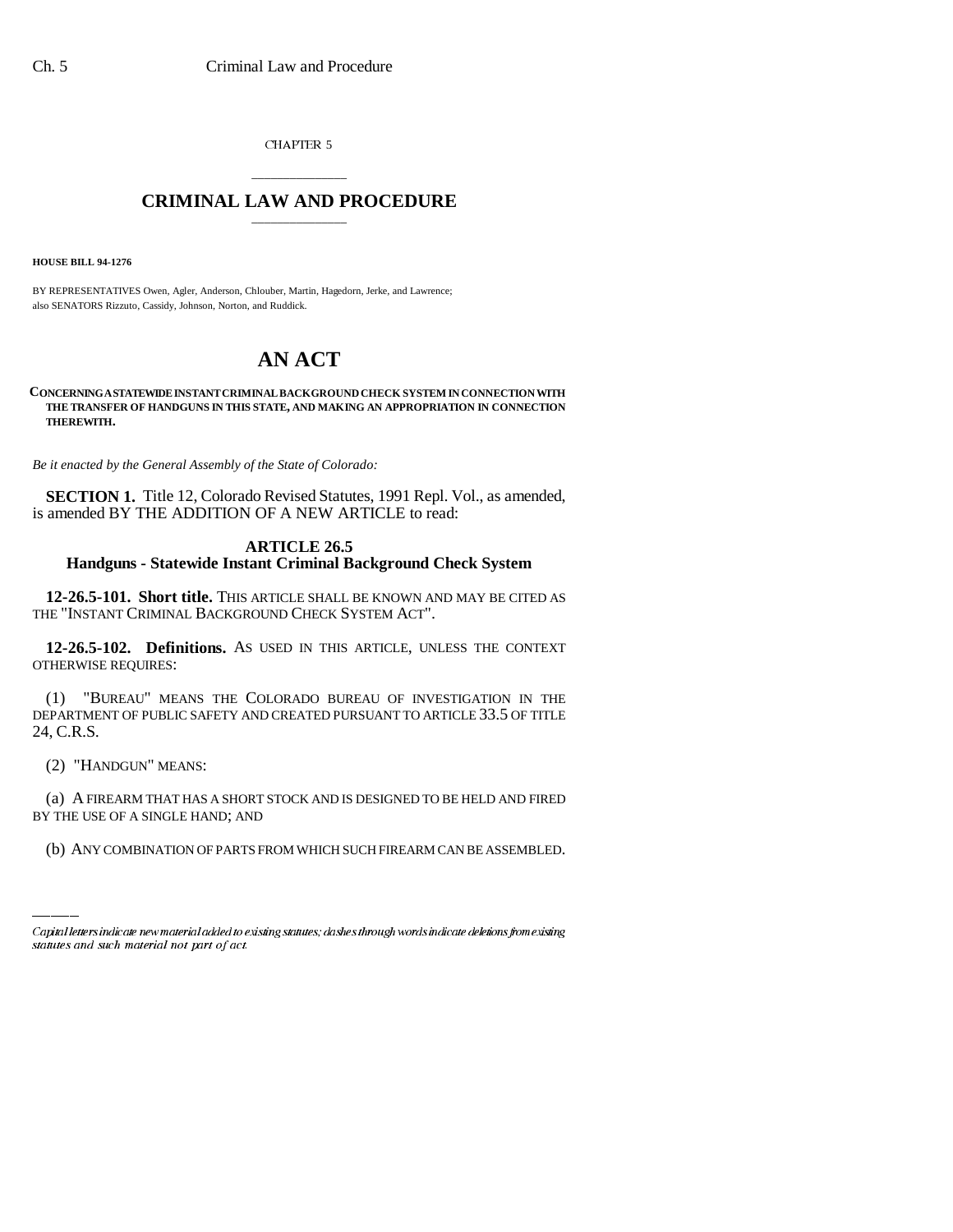(3) "FIREARM" HAS THE SAME MEANING AS SET FORTH IN THE FEDERAL "GUN CONTROL ACT OF 1968", 18 U.S.C. SEC. 921.

(4) "LICENSED COLLECTOR" HAS THE SAME MEANING AS SET FORTH IN THE FEDERAL "GUN CONTROL ACT OF 1968", 18 U.S.C. SEC. 921.

(5) "TRANSFER" MEANS THE SALE OR DELIVERY OF ANY HANDGUN IN THIS STATE BY A TRANSFEROR, AS SUCH TERM IS DEFINED IN SUBSECTION (7) OF THIS SECTION, TO A TRANSFEREE, AS SUCH TERM IS DEFINED IN SUBSECTION (6) OF THIS SECTION.

(6) "TRANSFEREE" MEANS ANY PERSON TO WHOM A TRANSFEROR, AS SUCH TERM IS DEFINED IN SUBSECTION (7) OF THIS SECTION, WISHES TO SELL OR DELIVER A HANDGUN.

(7) "TRANSFEROR" MEANS ANY FIREARM IMPORTER, MANUFACTURER, OR DEALER WHO IS LICENSED BY THE FEDERAL BUREAU OF ALCOHOL, TOBACCO, AND FIREARMS, IN ACCORDANCE WITH THE FEDERAL "GUN CONTROL ACT OF 1968" AND IS ENGAGED IN THE TRANSFER OF HANDGUNS IN THIS STATE.

**12-26.5-103. Transfer of handguns - duty of transferors - collection of fee duty of bureau.** (1) ON AND AFTER FEBRUARY 28, 1994, A TRANSFEROR SHALL NOT TRANSFER A HANDGUN TO ANY PERSON WHO:

(a) IS PROHIBITED UNDER LOCAL, STATE, OR FEDERAL LAW FROM PURCHASING, RECEIVING, OR POSSESSING A HANDGUN;

(b) HAS BEEN CONVICTED OF ANY OF THE CRIMES DESCRIBED IN SUBPARAGRAPHS (I) TO (VIII) OF THIS PARAGRAPH (b), INVOLVING THE USE OF FORCE AGAINST A SPOUSE, A FORMER SPOUSE, OR A CHILD:

(I) FIRST DEGREE ASSAULT, AS DESCRIBED IN SECTION 18-3-202, C.R.S.;

(II) SECOND DEGREE ASSAULT, AS DESCRIBED IN SECTION 18-3-203, C.R.S.;

(III) THIRD DEGREE ASSAULT, AS DESCRIBED IN SECTION 18-3-204, C.R.S.;

(IV) FIRST DEGREE SEXUAL ASSAULT, AS DESCRIBED IN SECTION 18-3-402,C.R.S.;

(V) SECOND DEGREE SEXUAL ASSAULT, AS DESCRIBED IN SECTION 18-3-403, C.R.S.;

(VI) THIRD DEGREE SEXUAL ASSAULT, AS DESCRIBED IN SECTION 18-3-404,C.R.S.;

(VII) SEXUAL ASSAULT ON A CHILD, AS DESCRIBED IN SECTION 18-3-405, C.R.S.;

(VIII) CHILD ABUSE, AS DESCRIBED IN SECTION 18-6-401, C.R.S.;

(c) IS SUBJECT TO A RESTRAINING ORDER TO PREVENT DOMESTIC ABUSE ISSUED PURSUANT TO SECTIONS 14-4-102 OR 14-4-103, C.R.S., OR IS SUBJECT TO A RESTRAINING ORDER ISSUED PURSUANT TO SECTION 18-1-1001, C.R.S., IN CONNECTION WITH CHARGES BROUGHT AGAINST THE TRANSFEREE FOR ANY OF THE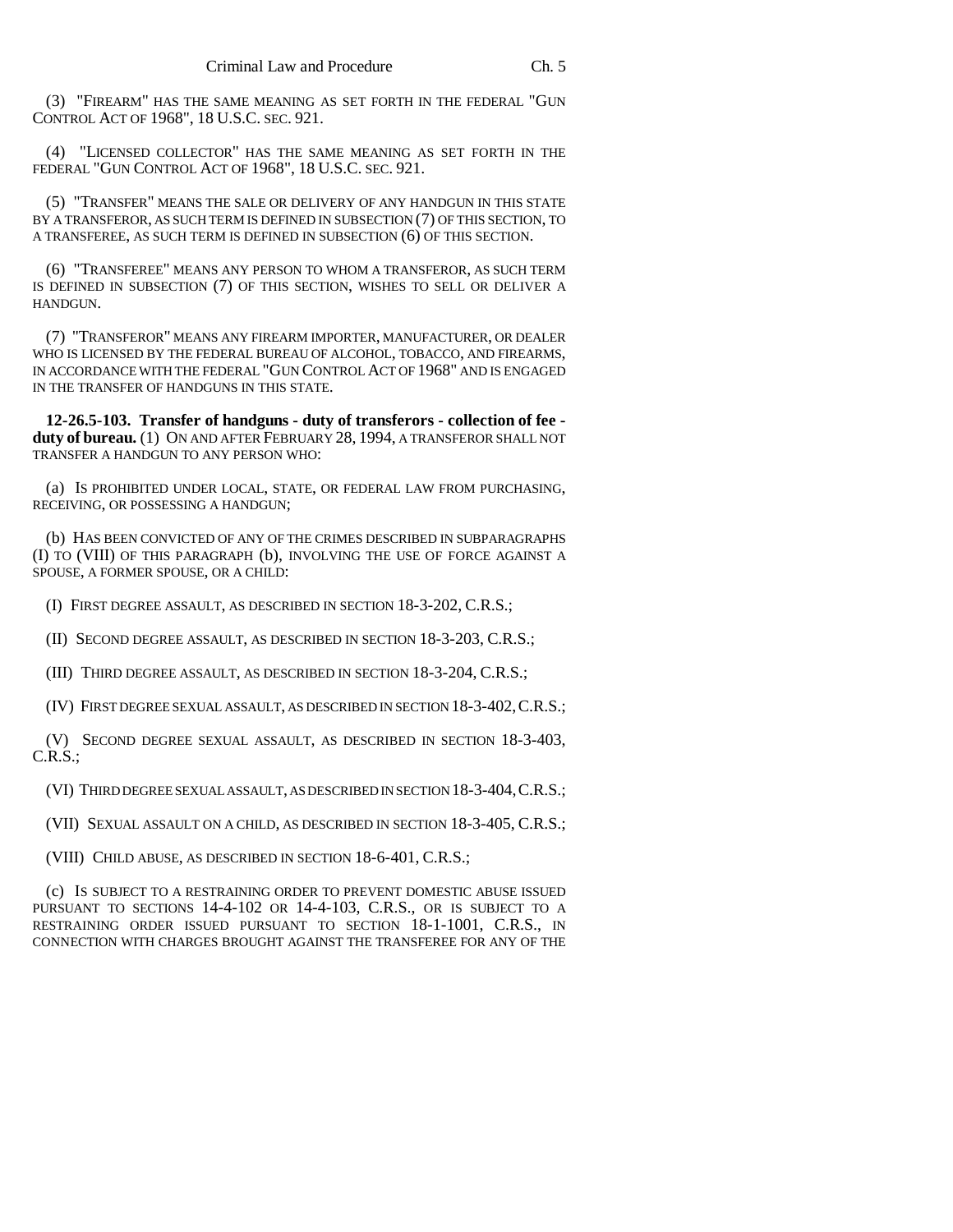CRIMES DESCRIBED IN SUBPARAGRAPHS (I) TO (VIII) OF PARAGRAPH (b) OF THIS SUBSECTION (1).

(1.5) FOR THE PURPOSES OF PARAGRAPH (b) OF SUBSECTION (1) OF THIS SECTION, "CONVICTION" MEANS A PLEA OF GUILTY, OR A VERDICT OF GUILTY BY A JUDGE OR JURY, AND INCLUDES A PLEA OF NO CONTEST ACCEPTED BY THE COURT.

(2) ON AND AFTER FEBRUARY 28, 1994, A TRANSFEROR SHALL NOT TRANSFER A HANDGUN TO ANY PERSON, OTHER THAN ANOTHER TRANSFEROR OR LICENSED COLLECTOR, UNTIL THE TRANSFEROR COMPLETES EACH OF THE FOLLOWING:

(a) PROVIDES TO AND OBTAINS FROM THE TRANSFEREE A FORM ADOPTED BY THE BUREAU WHICH REQUESTS INFORMATION FROM THE TRANSFEREE INCLUDING, BUT NOT LIMITED TO, THE TRANSFEREE'S NAME, DATE OF BIRTH, GENDER, RACE, AND SOCIAL SECURITY NUMBER OR OTHER ACCEPTABLE IDENTIFICATION NUMBER;

(b) INSPECTS PROPER IDENTIFICATION OF THE TRANSFEREE. A DEFINITION OF ROPER IDENTIFICATION SHALL BE DETERMINED BY THE BUREAU. SUCH PROPER IDENTIFICATION SHALL BE DETERMINED BY THE BUREAU. IDENTIFICATION MAY INCLUDE A FORM CONTAINING A PHOTOGRAPH OF THE TRANSFEREE;

(c) COLLECTS A FEE FROM THE TRANSFEREE FOR THE PURPOSE OF PROCESSING THE CRIMINAL HISTORY INSTANT CHECK OF THE TRANSFEREE IN ACCORDANCE WITH SECTION 12-26.5-104. THE BUREAU SHALL ESTABLISH THE FEE IN ACCORDANCE WITH SECTION 12-26.5-107.

(d) (I) (A) REQUESTS THE BUREAU TO CONDUCT AN INSTANT CHECK OF ANY INFORMATION CONCERNING THE TRANSFEREE THAT HAS BEEN REPORTED AND IS REFLECTED IN THE BUREAU'S COMPUTERIZED DATA BASE SYSTEM AS OF THE DATE OF THE REQUEST; AND

(B) RECEIVES A UNIQUE APPROVAL NUMBER FOR THE INQUIRY FROM THE BUREAU AND RECORDS THE DATE AND THE APPROVAL NUMBER ON THE FORM COMPLETED BY THE TRANSFEREE.

(II) THE REQUEST MADE BY THE TRANSFEROR TO THE BUREAU IN ACCORDANCE WITH SUB-SUBPARAGRAPH (A) OF SUBPARAGRAPH (I) OF THIS PARAGRAPH (d) SHALL BE MADE BY MEANS OF A TOLL-FREE TELEPHONE CALL.

(3) (a) A TRANSFEROR IS NOT REQUIRED TO COMPLY WITH SUBPARAGRAPH (II) OF PARAGRAPH (d) OF SUBSECTION (2) OF THIS SECTION WHEN:

(I) TELEPHONE SERVICES ARE INTERRUPTED DUE TO A HURRICANE, TORNADO, FLOOD, OR OTHER NATURAL DISASTER, WAR, INVASION, INSURRECTION, RIOT, OR OTHER BONA FIDE EMERGENCY;

(II) TELEPHONE SERVICES ARE UNAVAILABLE DUE TO ANY OTHER REASON BEYOND THE CONTROL OF THE TRANSFEROR.

(b) UNDER THE CIRCUMSTANCES DESCRIBED IN PARAGRAPH (a) OF THIS SUBSECTION (3), A TRANSFEROR SHALL NOT TRANSFER A HANDGUN FOR THIRTY HOURS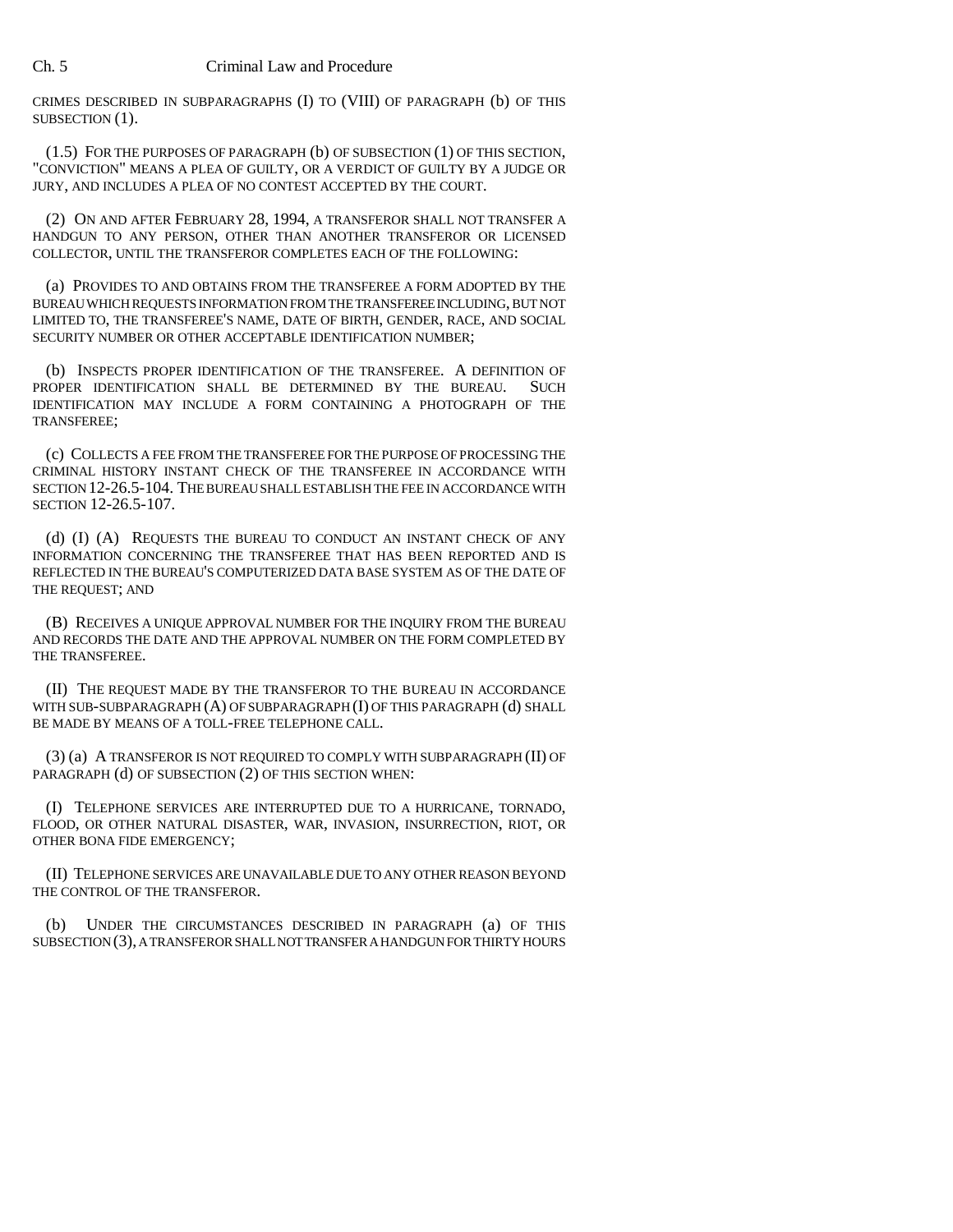OR UNTIL TELEPHONE SERVICE IS AVAILABLE, WHICHEVER OCCURS SOONER. A TRANSFEROR SHALL COMPLETE A BUREAU FORM CONCERNING A SALE MADE PURSUANT TO THIS PARAGRAPH (b) AND SHALL SUBMIT A REPORT TO THE BUREAU WITHIN TWENTY-FOUR HOURS.

(4) IF A PERSON IS DENIED AN APPROVAL NUMBER TO PURCHASE, RECEIVE, OR POSSESS A HANDGUN AS A RESULT OF THE PROCEDURES SET FORTH IN SECTION 12-26.5-104, THE TRANSFEROR SHALL PROVIDE THE TRANSFEREE WITH WRITTEN INFORMATION PREPARED BY THE BUREAU, IN ACCORDANCE WITH SECTION 12-26.5-104 (9), CONCERNING THE PROCEDURE BY WHICH THE TRANSFEREE MAY REQUEST A REVIEW OF THE BUREAU'S DECISION AND A REVIEW OF THE CRIMINAL HISTORY RECORDS.

**12-26.5-104. Statewide instant criminal background check system - duties of bureau.** (1) THE BUREAU SHALL BE RESPONSIBLE FOR ADMINISTERING A STATEWIDE INSTANT CRIMINAL BACKGROUND CHECK SYSTEM IN CONNECTION WITH THE TRANSFER OF HANDGUNS IN THIS STATE.

(2) (a) UPON RECEIPT OF A REQUEST FOR A CRIMINAL HISTORY RECORD CHECK FROM A TRANSFEROR IN ACCORDANCE WITH SECTION 12-26.5-103 (2) (d), THE BUREAU, DURING THE TRANSFEROR'S CALL OR WITHIN TWENTY-FOUR HOURS IF SUBSECTION (4) OF THIS SECTION APPLIES, SHALL REVIEW ITS CRIMINAL HISTORY RECORDS TO DETERMINE IF THE TRANSFEREE:

(I) IS PROHIBITED FROM PURCHASING, RECEIVING, OR POSSESSING A HANDGUN UNDER LOCAL, STATE, OR FEDERAL LAW;

(II) HAS BEEN ARRESTED FOR OR CHARGED WITH A CRIME FOR WHICH THE TRANSFEREE, IF CONVICTED, WOULD BE PROHIBITED FROM PURCHASING, RECEIVING, OR POSSESSING A HANDGUN;

(III) IS THE SUBJECT OF AN INFORMATION OR A FELONY COMPLAINT ALLEGING THAT THE TRANSFEREE HAS COMMITTED A CRIME PUNISHABLE BY IMPRISONMENT FOR A TERM THAT EXCEEDS ONE YEAR;

(IV) HAS BEEN CONVICTED OF ANY OF THE CRIMES DESCRIBED IN SUB-SUBPARAGRAPHS (A) TO (H) OF THIS SUBPARAGRAPH (IV), INVOLVING THE USE OF FORCE AGAINST A SPOUSE, A FORMER SPOUSE, OR A CHILD:

(A) FIRST DEGREE ASSAULT, AS DESCRIBED IN SECTION 18-3-202, C.R.S.;

(B) SECOND DEGREE ASSAULT, AS DESCRIBED IN SECTION 18-3-203, C.R.S.;

(C) THIRD DEGREE ASSAULT, AS DESCRIBED IN SECTION 18-3-204, C.R.S.;

(D) FIRST DEGREE SEXUAL ASSAULT, AS DESCRIBED IN SECTION 18-3-402, C.R.S.;

(E) SECOND DEGREE SEXUAL ASSAULT, AS DESCRIBED IN SECTION 18-3-403, C.R.S.;

(F) THIRD DEGREE SEXUAL ASSAULT, AS DESCRIBED IN SECTION 18-3-404,C.R.S.;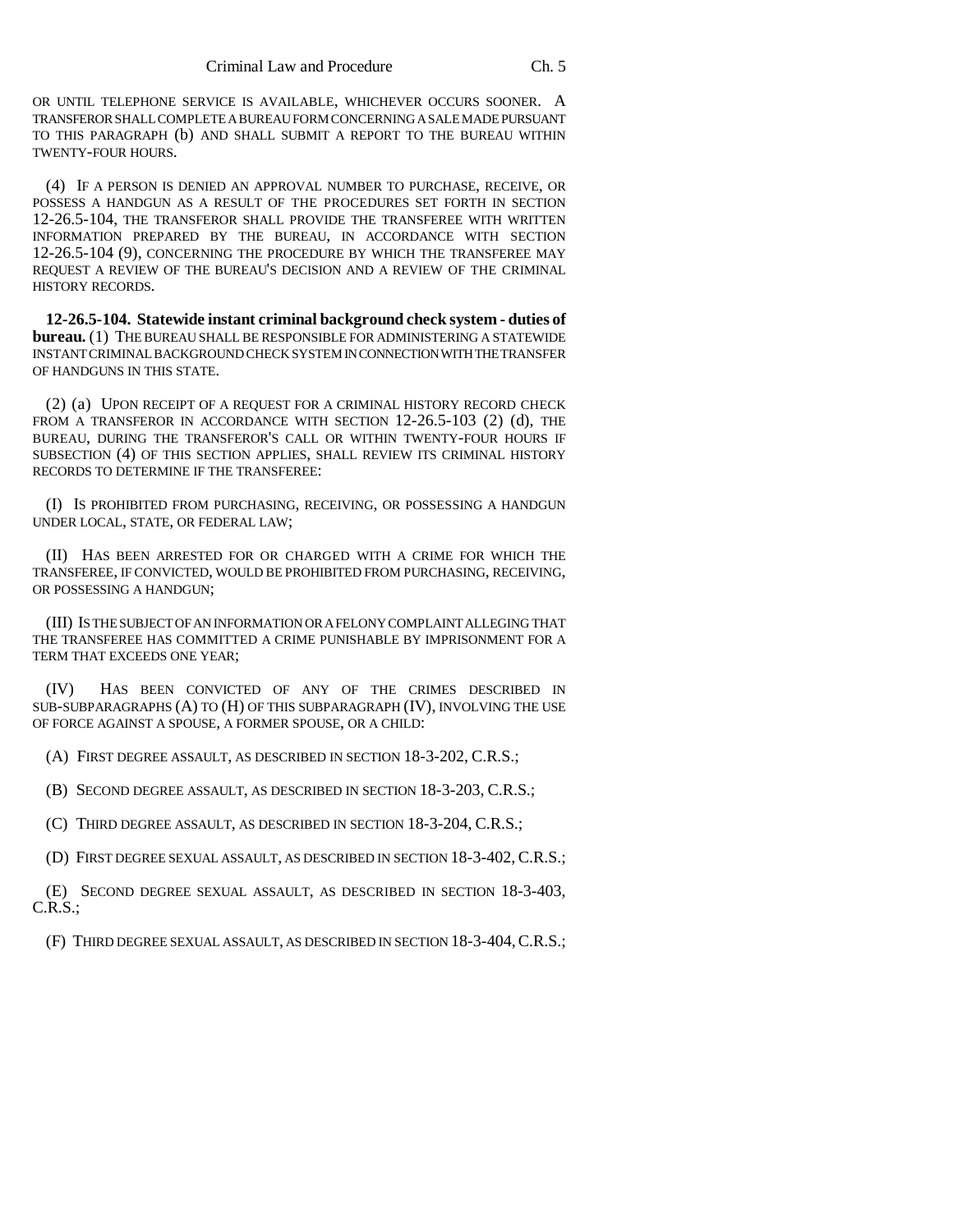## Ch. 5 Criminal Law and Procedure

(G) SEXUAL ASSAULT ON A CHILD, AS DESCRIBED IN SECTION 18-3-405, C.R.S.;

(H) CHILD ABUSE, AS DESCRIBED IN SECTION 18-6-401, C.R.S.;

(V) IS SUBJECT TO A RESTRAINING ORDER TO PREVENT DOMESTIC ABUSE ISSUED PURSUANT TO SECTIONS 14-4-102 OR 14-4-103, C.R.S., OR IS SUBJECT TO A RESTRAINING ORDER ISSUED PURSUANT TO SECTION 18-1-1001, C.R.S., IN CONNECTION WITH CHARGES BROUGHT AGAINST THE TRANSFEREE FOR ANY OF THE CRIMES DESCRIBED IN SUB-SUBPARAGRAPHS (A) TO (H) OF SUBPARAGRAPH (IV) OF THIS PARAGRAPH (a).

(a.5) FOR THE PURPOSES OF SUBPARAGRAPH (IV) OF PARAGRAPH (a) OF THIS SUBSECTION (2), "CONVICTION" MEANS A PLEA OF GUILTY, OR A VERDICT OF GUILTY BY A JUDGE OR JURY, AND INCLUDES A PLEA OF NO CONTEST ACCEPTED BY THE COURT.

(b) THE BUREAU SHALL DETERMINE AS QUICKLY AS POSSIBLE WHETHER THE TRANSFEREE IS PROHIBITED FROM PURCHASING, RECEIVING, OR POSSESSING A HANDGUN.

(3) (a) (I) IF A REVIEW IN ACCORDANCE WITH PARAGRAPH (a) OF SUBSECTION (2) OF THIS SECTION INDICATES THAT ANY OF THE ITEMS DESCRIBED IN THAT PARAGRAPH APPLY TO THE TRANSFEREE, THE BUREAU SHALL PROVIDE A NONAPPROVAL NUMBER TO THE TRANSFEROR.

(II) IF THE BUREAU ISSUES A NONAPPROVAL NUMBER ON THE BASIS OF A RECORD THAT DOES NOT INCLUDE DISPOSITIONAL INFORMATION, THE TRANSFEREE MAY SEEK REVIEW OF THE BUREAU'S DETERMINATION IN ACCORDANCE WITH SUBSECTION (9) OF THIS SECTION.

(b) IF A REVIEW IN ACCORDANCE WITH PARAGRAPH (a) OF SUBSECTION (2) OF THIS SECTION INDICATES THAT NONE OF THE ITEMS DESCRIBED IN THAT PARAGRAPH APPLY TO THE TRANSFEREE, THE BUREAU SHALL PROVIDE AN APPROVAL NUMBER TO THE TRANSFEROR.

(4) IN THE EVENT OF ANY SCHEDULED COMPUTER DOWNTIME, ELECTRONIC FAILURE, OR SIMILAR PROBLEM THAT DELAYS THE BUREAU'S ABILITY TO RESPOND DURING A TRANSFEROR'S PHONE CALL, THE BUREAU SHALL IMMEDIATELY NOTIFY THE TRANSFEROR OF THE REASON FOR AND ESTIMATED LENGTH OF ANY DELAY. AFTER PROVIDING SUCH NOTIFICATION, THE BUREAU SHALL, AS SOON AS POSSIBLE BUT AT LEAST WITHIN TWENTY-FOUR HOURS, EITHER INFORM THE TRANSFEROR THAT ITS RECORDS DEMONSTRATE THAT THE TRANSFEREE IS PROHIBITED FROM PURCHASING, RECEIVING, OR POSSESSING A HANDGUN UNDER SECTION 12-26.5-103 (1) OR PROVIDE THE TRANSFEROR WITH A UNIQUE APPROVAL NUMBER.

(5) UNLESS NOTIFIED WITHIN TWENTY-FOUR HOURS THAT THE TRANSFER IS PROHIBITED, AND WITHOUT REGARD AS TO WHETHER THE BUREAU HAS PROVIDED A UNIQUE APPROVAL NUMBER, THE TRANSFEROR MAY COMPLETE THE TRANSFER AND SHALL NOT BE DEEMED IN VIOLATION OF THIS ARTICLE.

(6) (a) ANY RECORDS CONTAINING ANY OF THE INFORMATION SET FORTH IN SECTION 12-26.5-103 (2) (a) PERTAINING TO A TRANSFEREE WHO THE BUREAU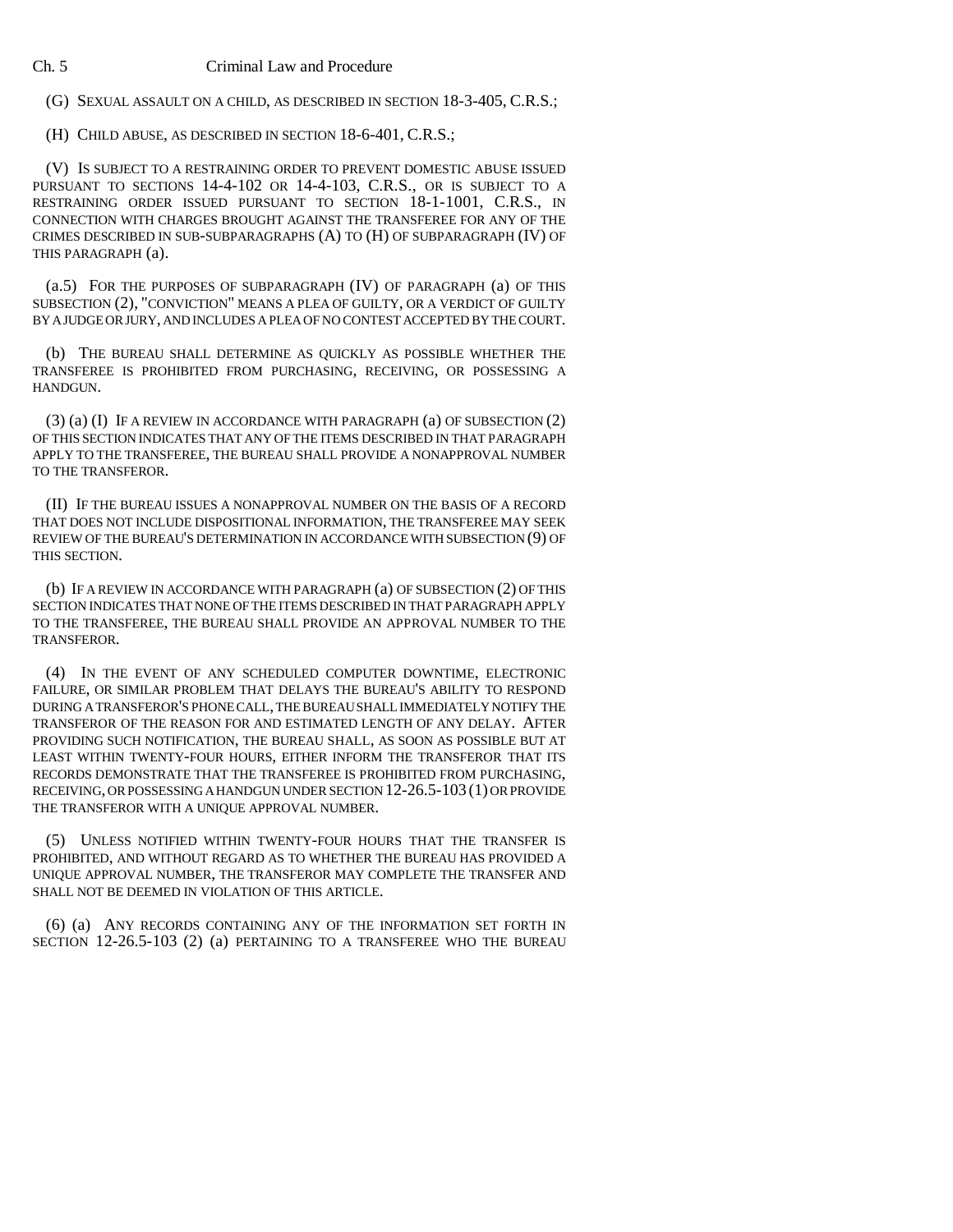DETERMINES IS NOT PROHIBITED FROM PURCHASING, RECEIVING, OR POSSESSING A HANDGUN UNDER LOCAL, STATE, OR FEDERAL LAW, WHICH RECORDS ARE CREATED OR MAINTAINED BY THE BUREAU TO CONDUCT THE CRIMINAL HISTORY RECORD CHECK REQUIRED BY THIS ARTICLE, SHALL BE CONFIDENTIAL, AND THE BUREAU AND ALL OF ITS EMPLOYEES OR AGENTS SHALL NOT DISCLOSE ANY INFORMATION CONTAINED THEREIN TO ANY PERSON OR TO ANOTHER AGENCY.

(b) THE BUREAU SHALL DESTROY ANY RECORD CREATED OR OBTAINED FOR THE PURPOSES OF THIS ARTICLE AS SOON AS POSSIBLE AFTER THE BUREAU COMMUNICATES AN APPROVAL NUMBER TO THE TRANSFEROR. THE BUREAU SHALL NOT RETAIN A RECORD FOR MORE THAN FORTY-EIGHT HOURS AFTER THE DAY ON WHICH THE BUREAU APPROVES THE TRANSFEROR'S REQUEST.

(c) THE BUREAU MAY MAINTAIN RECORDS OF THE NATIONAL CRIME INFORMATION CENTER TRANSACTIONS TO THE EXTENT REQUIRED BY FEDERAL LAW AND MAY MAINTAIN A LOG OF DATES OF REQUESTS FOR CRIMINAL HISTORY RECORDS CHECKS, UNIQUE APPROVAL AND NONAPPROVAL NUMBERS, LICENSE IDENTIFICATION NUMBERS, AND TRANSACTION NUMBERS CORRESPONDING TO SUCH DATES FOR A PERIOD OF NO MORE THAN TWO YEARS UNLESS OTHERWISE PROHIBITED BY FEDERAL LAW, IN WHICH CASE THE BUREAU MAY MAINTAIN RECORDS ONLY FOR SO LONG AS PERMITTED UNDER FEDERAL LAW.

(d) EXCEPT AS OTHERWISE PROVIDED BY PARAGRAPH (e) OF THIS SUBSECTION (6), IF AN APPLICANT IS DENIED AN APPROVAL NUMBER TO PURCHASE, RECEIVE, OR POSSESS A HANDGUN AS A RESULT OF ANY INFORMATION OBTAINED PURSUANT TO THE CRIMINAL BACKGROUND CHECK SYSTEM, SUCH INFORMATION SHALL NOT BE USED AGAINST THAT INDIVIDUAL FOR ANY OTHER PURPOSES, INCLUDING BUT NOT LIMITED TO THE DENIAL OF EMPLOYMENT OPPORTUNITIES.

(e) IF THE BUREAU PROVIDES A TRANSFEROR WITH A NON-APPROVAL NUMBER FOR A TRANSFEREE, THE BUREAU SHALL IMMEDIATELY NOTIFY THE LOCAL LAW ENFORCEMENT AGENCY WHERE THE TRANSFEREE RESIDES AND THE LOCAL LAW ENFORCEMENT AGENCY OF THE TRANSFEROR'S PLACE OF BUSINESS OF THE NON-APPROVAL NUMBER. IN ADDITION, THE BUREAU SHALL PROVIDE THE LAW ENFORCEMENT AGENCIES WITH ANY CRIMINAL BACKGROUND INFORMATION AND ANY INFORMATION PROVIDED BY THE TRANSFEROR CONCERNING THE TRANSFEREE.

(7) NOTHING IN THIS ARTICLE SHALL BE CONSTRUED TO ALLOW THE BUREAU TO MAINTAIN RECORDS CONTAINING THE NAMES OF PURCHASERS OR TRANSFEREES WHO RECEIVE UNIQUE APPROVAL NUMBERS OR TO MAINTAIN RECORDS OF FIREARM TRANSACTIONS.

(8) THE BUREAU SHALL PROVIDE A TOLL-FREE TELEPHONE NUMBER THAT IS OPERATIONAL EVERY DAY OF THE WEEK, TWELVE HOURS A DAY, FOR THE PURPOSE OF RESPONDING TO REQUESTS FROM TRANSFERORS IN ACCORDANCE WITH THIS SECTION. THE BUREAU SHALL EMPLOY AND TRAIN SUCH PERSONNEL AS ARE NECESSARY TO ADMINISTER THE PROVISIONS OF THIS SECTION.

(9) (a) ANY PERSON WHO IS DENIED AN APPROVAL NUMBER TO PURCHASE, RECEIVE, OR POSSESS A HANDGUN AS A RESULT OF THE PROCEDURES ESTABLISHED BY THIS SECTION MAY REQUEST A REVIEW OF THE BUREAU'S DECISION AND A CRIMINAL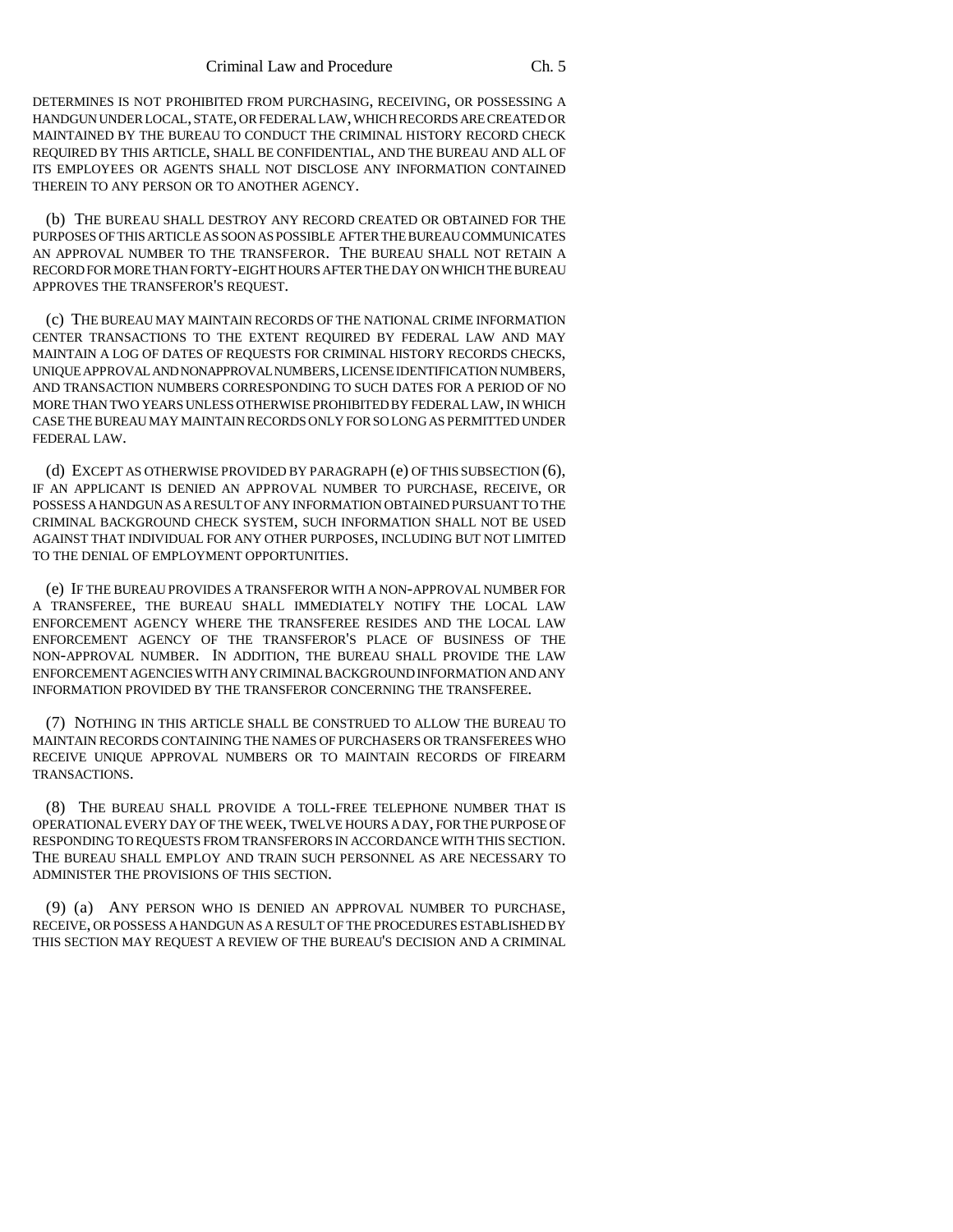HISTORY RECORDS REVIEW IN ACCORDANCE WITH THE RULES ADOPTED BY THE EXECUTIVE DIRECTOR OF THE DEPARTMENT OF PUBLIC SAFETY. THE EXECUTIVE DIRECTOR SHALL INCLUDE A RULE THAT REQUIRES THE BUREAU TO PREPARE WRITTEN INSTRUCTIONS FOR THE REVIEW, WHICH INSTRUCTIONS SHALL BE PROVIDED TO THE TRANSFEREE BY THE TRANSFEROR IN ACCORDANCE WITH SECTION 12-26.5-103 (4).

(b) WHEN DISPOSITIONAL INFORMATION INDICATING A TRANSFEREE IS NOT PROHIBITED FROM PURCHASING, RECEIVING, OR POSSESSING A HANDGUN IS NOT INCLUDED IN THE BUREAU'S RECORDS, IT IS THE TRANSFEREE'S RESPONSIBILITY TO OBTAIN AND PROVIDE THE DISPOSITIONAL INFORMATION TO THE BUREAU BEFORE THE BUREAU MAY RELEASE AN APPROVAL NUMBER TO THE TRANSFEROR.

(10) THE EXECUTIVE DIRECTOR OF THE DEPARTMENT OF PUBLIC SAFETY SHALL ADOPT RULES TO ENSURE THE PROPER MAINTENANCE, CONFIDENTIALITY, AND SECURITY OF ALL RECORDS AND DATA PROVIDED PURSUANT TO THIS ARTICLE. THE EXECUTIVE DIRECTOR SHALL FOLLOW THE RECOMMENDATIONS MADE BY THE DIRECTOR OF THE BUREAU IN ADOPTING RULES PURSUANT TO THIS SECTION.

**12-26.5-105. Unlawful act - criminal and civil penalties - immunities.** (1) IT IS UNLAWFUL FOR:

(a) ANY TRANSFEREE TO WILLFULLY AND KNOWINGLY PROVIDE FALSE INFORMATION OR FALSE OR FRAUDULENT IDENTIFICATION IN CONNECTION WITH A TRANSFER MADE PURSUANT TO THIS ARTICLE;

(b) ANY TRANSFEROR, OR EMPLOYEE OR AGENT OF A TRANSFEROR, TO VIOLATE THE PROVISIONS OF THIS ARTICLE;

(c) ANY PERSON TO KNOWINGLY ACQUIRE A HANDGUN FOR A PERSON WHO IS PROHIBITED BY LOCAL, STATE, OR FEDERAL LAW FROM PURCHASING, RECEIVING, OR POSSESSING A HANDGUN;

(d) ANY TRANSFEROR TO REQUEST CRIMINAL HISTORY RECORD INFORMATION UNDER FALSE PRETENSES OR TO WILLFULLY AND INTENTIONALLY DISSEMINATE CRIMINAL HISTORY RECORD INFORMATION TO ANY PERSON OTHER THAN THE SUBJECT OF SUCH INFORMATION;

(e) ANY AGENT OR EMPLOYEE, OR FORMER AGENT OR EMPLOYEE, OF THE BUREAU TO INTENTIONALLY VIOLATE THE PROVISIONS OF THIS ARTICLE.

(2) ANY PERSON WHO VIOLATES THE PROVISIONS OF SUBSECTION (1) OF THIS SECTION COMMITS A CLASS 1 MISDEMEANOR AND SHALL BE PUNISHED AS PROVIDED IN SECTION 18-1-106, C.R.S.

(3) ANY LAW ENFORCEMENT AGENCY, INCLUDING THE BUREAU, THE STATE JUDICIAL DEPARTMENT, OR ANY COURT OF THIS STATE OR ANY OF ITS POLITICAL SUBDIVISIONS, THAT ACTS IN GOOD FAITH IN COMPLYING WITH THE PROVISIONS OF THIS ARTICLE OR ANY EMPLOYEE OR AGENT OF SUCH ENTITIES WHO ACTS IN GOOD FAITH IN COMPLYING WITH THE PROVISIONS OF THIS ARTICLE SHALL NOT BE SUBJECT TO ANY CIVIL OR CRIMINAL LIABILITY OR REGULATORY SANCTION THEREFOR.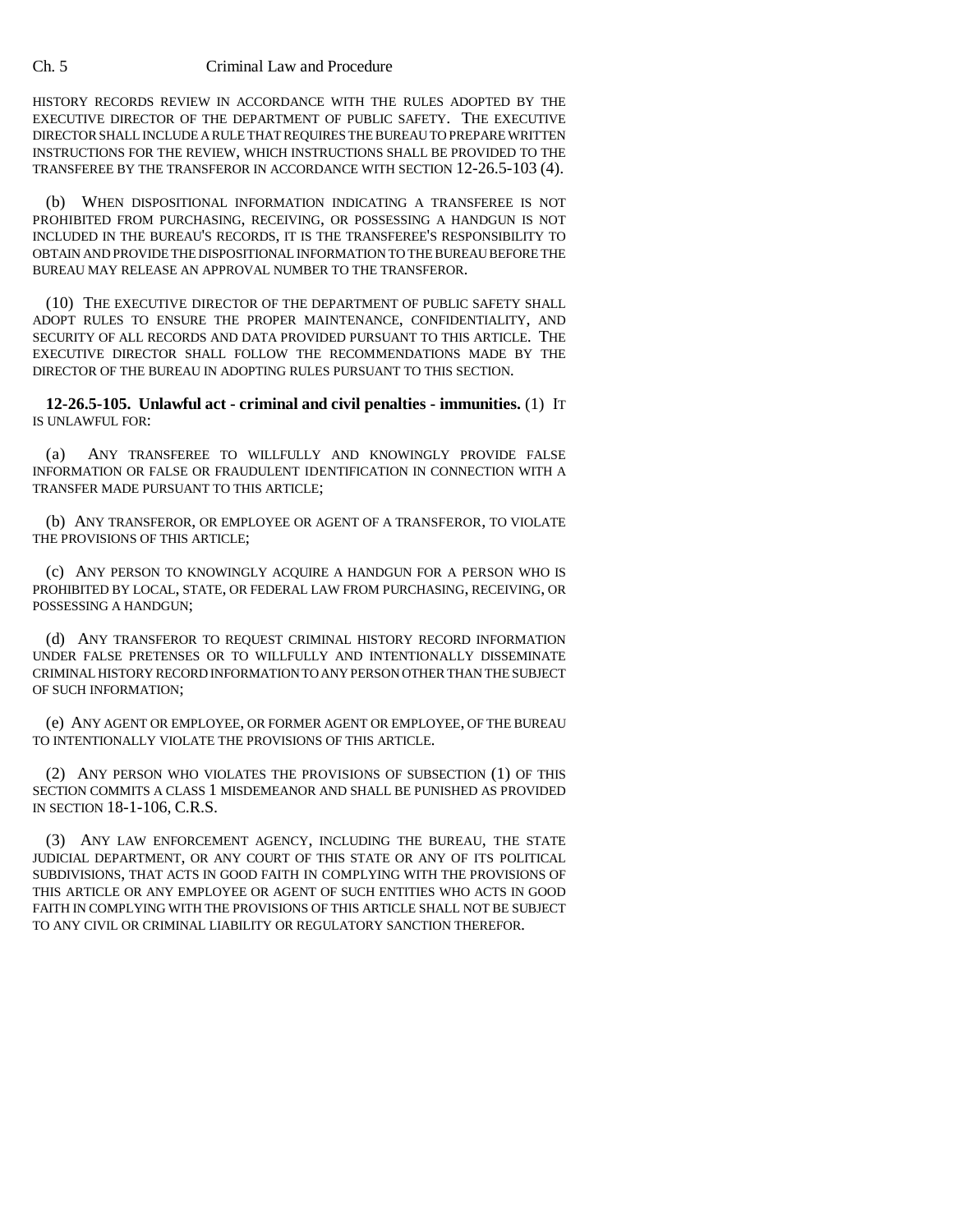(4) ANY TRANSFEROR WHO COMPLIES WITH THE PROVISIONS OF THIS ARTICLE SHALL NOT BE SUBJECT TO ANY CIVIL OR CRIMINAL LIABILITY OR REGULATORY SANCTION THEREFOR.

**12-26.5-106. Persons exempt as transferees - transferors.** (1) THE PROVISIONS OF THIS ARTICLE THAT APPLY TO TRANSFERORS OR TRANSFEREES SHALL NOT APPLY TO:

(a) ANY LOCAL, STATE, OR FEDERAL LAW ENFORCEMENT OFFICER OR AGENT, WHEN THE TRANSFER IS MADE TO THE OFFICER OR AGENT FOR OFFICIAL LAW ENFORCEMENT PURPOSES;

(b) ANY LICENSED COLLECTOR.

**12-26.5-107. Fees - fines - collection - cash fund created - allocation of moneys from fund.** (1) THE DIRECTOR OF THE BUREAU SHALL ESTABLISH A FEE TO BE CHARGED TO A TRANSFEROR EACH TIME THE TRANSFEROR MAKES A REQUEST USING THE STATEWIDE INSTANT CRIMINAL BACKGROUND CHECK SYSTEM IN ACCORDANCE WITH SECTION 12-26.5-103. THE TRANSFEROR SHALL COLLECT THE FEE FROM THE TRANSFEREE IN ACCORDANCE WITH SECTION 12-26.5-103 (2) (c). THE DIRECTOR SHALL ESTABLISH A FEE THAT IS SUFFICIENT TO COVER THE DIRECT AND INDIRECT COSTS ASSOCIATED WITH IMPLEMENTING THIS ARTICLE.

(2) ANY FEE COLLECTED PURSUANT TO SUBSECTION (1) OF THIS SECTION OR ANY FINE COLLECTED PURSUANT TO SECTION 12-26.5-105 (3) SHALL BE TRANSMITTED TO THE STATE TREASURER WHO SHALL CREDIT THE SAME TO THE STATEWIDE INSTANT CRIMINAL BACKGROUND CHECK CASH FUND, REFERRED TO IN THIS ARTICLE AS THE "FUND", WHICH FUND IS HEREBY CREATED. ANY INTEREST DERIVED FROM THE DEPOSIT AND INVESTMENT OF MONEYS IN THE FUND SHALL BE CREDITED TO THE FUND. ALL MONEYS IN THE FUND SHALL BE SUBJECT TO APPROPRIATION BY THE GENERAL ASSEMBLY FOR THE DIRECT AND INDIRECT COSTS OF IMPLEMENTING THE PROVISIONS OF THIS ARTICLE.

**12-26.5-108. General assembly's intent to comply with federal law.** (1) IT IS THE GENERAL ASSEMBLY'S INTENT THAT THE PROVISIONS OF THIS ARTICLE BE IMPLEMENTED IN A MANNER THAT IS CONSISTENT WITH THE FEDERAL "BRADY HANDGUN VIOLENCE PREVENTION ACT", AND ANY FEDERAL RULES ADOPTED PURSUANT TO THE ACT.

(2) IT IS THE GENERAL ASSEMBLY'S FURTHER INTENT THAT THE BUREAU ACT AS THE AUTHORIZED GOVERNMENT OFFICIAL FOR THE PURPOSE OF IMPLEMENTING THIS ARTICLE IN ACCORDANCE WITH THE FEDERAL LAW.

(3) NOTHING IN THIS ARTICLE SHALL BE CONSTRUED TO ALLOW A TRANSFEROR TO COMPLY WITH THE FEDERAL "BRADY HANDGUN VIOLENCE PREVENTION ACT" IN ANY MANNER OTHER THAN THAT SET FORTH IN THIS ARTICLE.

**12-26.5-109. Repeal of article.** THIS ARTICLE IS REPEALED EFFECTIVE FEBRUARY 28, 1999, WHICH IS THE DATE OF THE IMPLEMENTATION OF THE FEDERAL NATIONAL INSTANT CRIMINAL BACKGROUND CHECK SYSTEM IN ACCORDANCE WITH THE FEDERAL "BRADY HANDGUN VIOLENCE PREVENTION ACT", WHICH PROVIDES FOR ACCESS TO